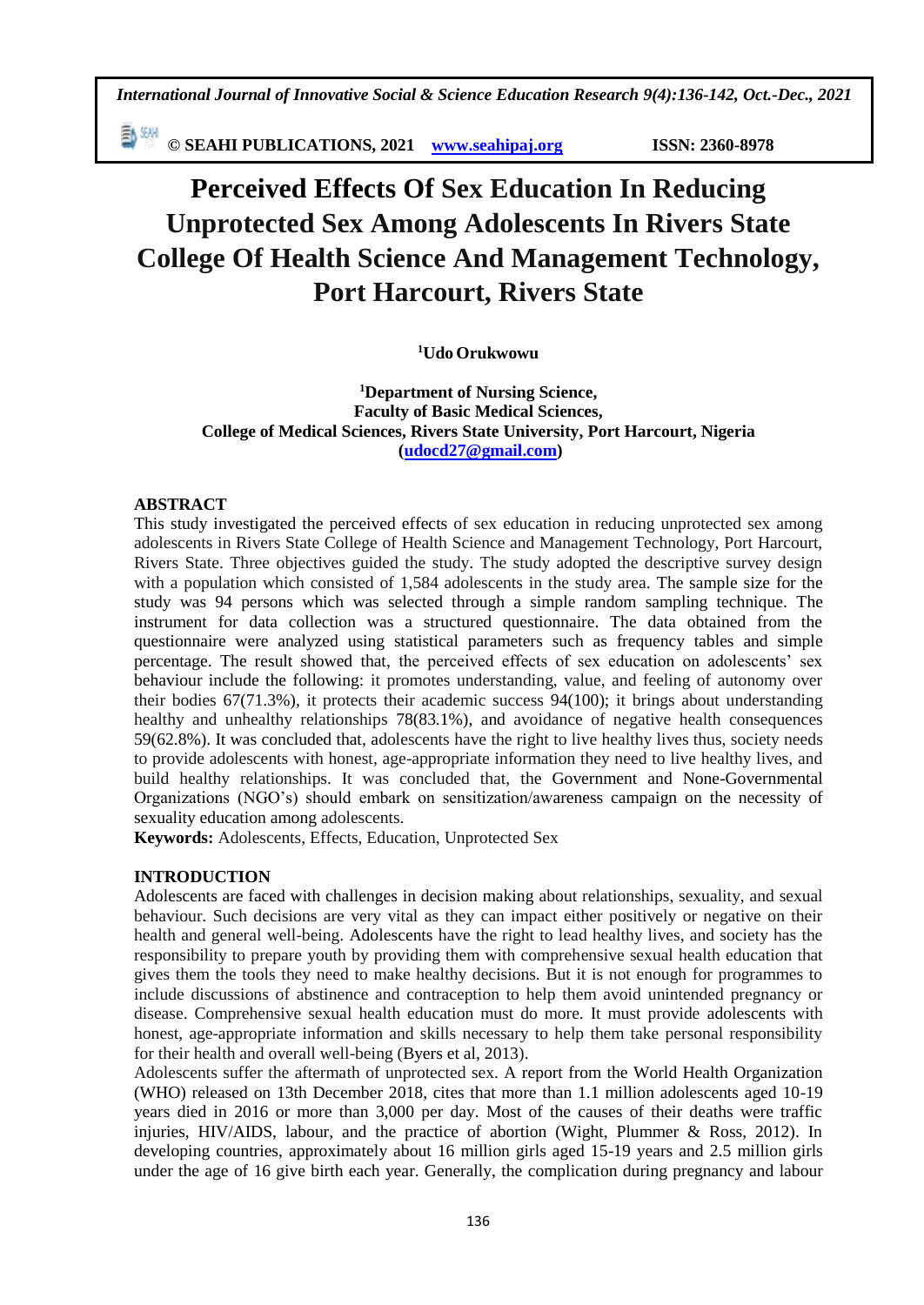emerges as the main cause of their deaths. Annually, nearly 3.9 million girls aged 15-19 years undergo unsafe abortions that ultimately end their lives. An adolescent mother (aged 10-19 years) faces a higher risk of eclampsia, endometritis during puerperium, and of asystemic infection than those of aged 20 years and over. Such higher risk also impacts on adolescents' deaths (WHO, 2018). The underlying factors of the high adolescents' pregnancy rate, according to Achema, Emmanuel and Moses (2015), incorporates a lack of parental care and guidance (46.7%), a lack of self-control (36.7%), and a lack of sex education (13.3%). It also corresponds to the argument of Papri et al. (2016) stating that the underlying factors of the high pregnancy rate among adolescents include; low socioeconomic status, low education level, the family disruption, and the substandard sexual health services and practices. Several studies related to adolescent's sexual behaviours suggest that sex education becomes an alternative to reduce the high rate of sexual activities among adolescents.

Sex education is the provision of information about bodily development, sex, sexuality, and relationships, along with skills-building to help adolescents communicate about and make informed decisions regarding sex and their sexual health. Sex education should occur throughout an adolescent's stage, with information appropriate to their development and cultural background. It should include information about puberty and reproduction, abstinence, contraception and condoms, relationships, sexual violence prevention, body image, gender identity and sexual orientation. It should be taught by trained teachers. Sex education should be informed by evidence of what works best to prevent unintended pregnancy and sexually transmitted infections, but it should also respect adolescents' right to complete and honest information. Sex education should treat sexual development as a normal, natural part of human development (World Health Organization, WHO, 2018).

Most adolescents are at high risk in one or more self-destructive behaviour such as unsafe sex, experimentation in sex, failure or dropping out of school due to teenage pregnancy and childbearing. Some of the behaviour according to Igbokwe (2012) could be sometimes attributed to lack of basic education concerning sex and sexuality thereby making the knowledge of sex education imperative. Unprotected sexual intercourse, [unintended pregnancy,](https://www.sciencedirect.com/topics/medicine-and-dentistry/unintended-pregnancy) and STIs are not new among adolescents. However, several changes over the past hundred years have had a profound impact on the prevalence, nature, and outcomes of adolescent sexual activity in the United States. Puberty now occurs years earlier and young people marry years later. In addition, access to condoms and other forms of [contraception](https://www.sciencedirect.com/topics/medicine-and-dentistry/contraception) has greatly increased, and society's values about [sex before marriage](https://www.sciencedirect.com/topics/medicine-and-dentistry/premarital-sex) – even pregnancy and childbearing before marriage – have changed considerably. For these and other reasons, many adolescents began having sexual intercourse at increasingly younger ages during the 1960s, 1970s, and 1980s. Consequently, the widening gap between initiation of intercourse and marriage led to a larger proportion of sexually experienced unmarried adolescents, a greater number of sexual partners before marriage, and higher rates of unintended pregnancy, births outside of marriage, and STIs, including HIV (International Technical Guidance on Sexuality Education, 2010).

Although formal sex education has been introduced by many countries to be taught as a full course as part of the curriculum in secondary schools as efforts to ameliorate problems associated with sexuality, it is partially taught as only one unit within a more comprehensive school subjects such as Biology, Home economics, Health science or Physical and health education in Nigeria. This to a large extent has an impact on the sexuality knowledge of in-school adolescents. Sex education is very important to adolescents and our secondary schools is the place where young boys and girls are trained both in character and in learning (Herman, 1999) but suffice is to say that sex, abortion, teenage pregnancy and other juvenile delinquency have made the above objective unrealistic considering the likelihood that adolescents may not be an exception. Thus, it became necessary to investigate the perceived effects of sex education in reducing unprotected sex among adolescents in Rivers State College of Health Science and Management Technology, Port Harcourt, Rivers State.

#### **Objectives of the Study**

The following objectives were stated to guide the study:

1. To ascertain the knowledge of sex education among adolescents in Rivers State College of Health Science and Management Technology, Port Harcourt, in Obio/Akpor Local Government Area of Rivers State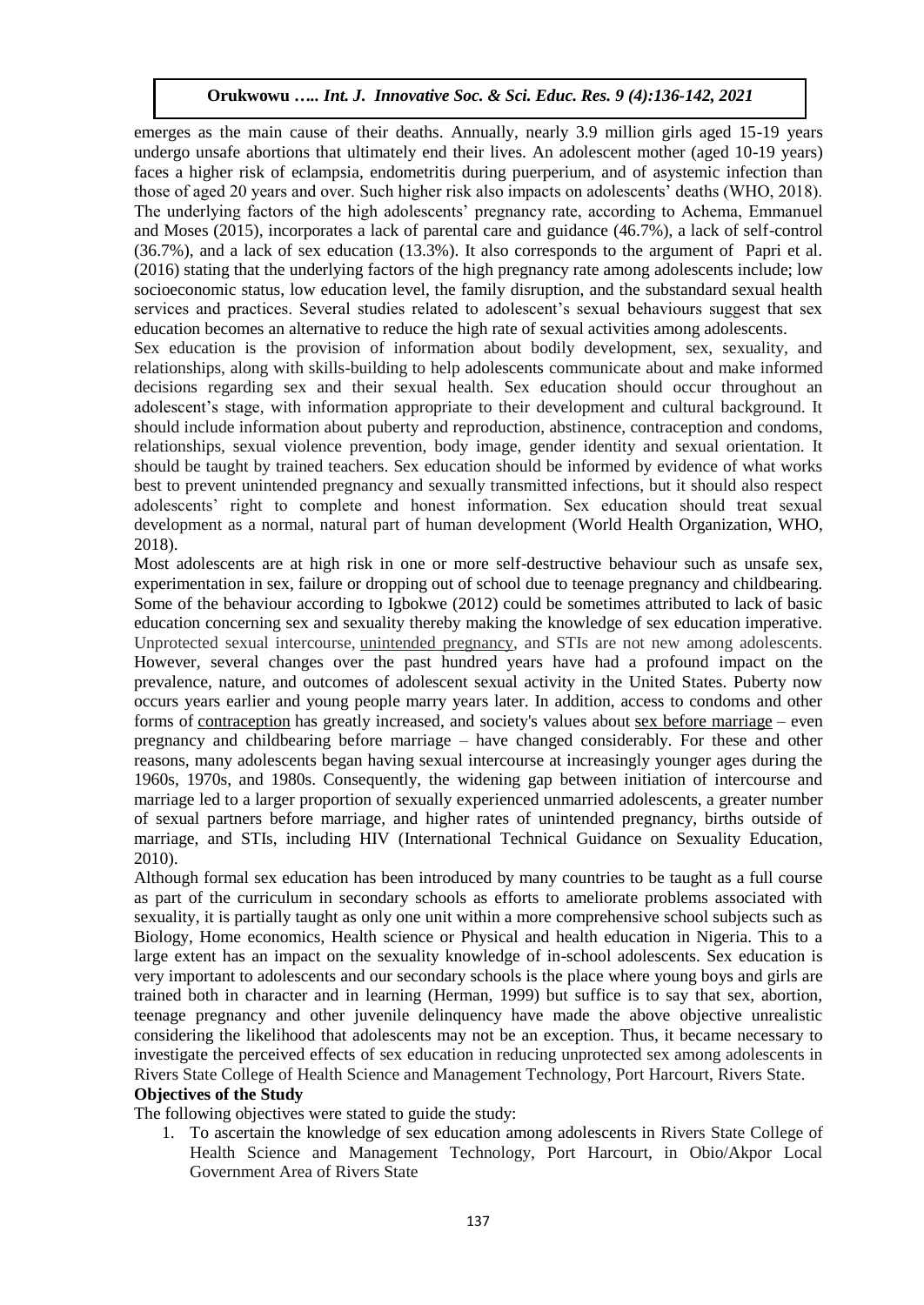- 2. To examine the impacts of sexuality education on the sexual behaviour of the adolescents in Rivers State College of Health Science and Management Technology, Port Harcourt, in Obio/Akpor Local Government Area of Rivers State.
- 3. To assess the effects of unprotected sex among adolescents in the study area

## **Research Questions**

The study provided answers to the following research questions:

- 1. What is the knowledge of sex education among adolescents in Rivers State College of Health Science and Management Technology, Port Harcourt, in Obio/Akpor Local Government Area of Rivers State?
- 2. What are the impacts of sexuality education on the sexual behaviour of the adolescents in Rivers State College of Health Science and Management Technology, Port Harcourt, in Obio/Akpor Local Government Area of Rivers State?
- 3. What are the effects of unprotected sex among adolescents in the study area?

# **METHODOLOGY**

The study adopted the descriptive survey design with a population which consisted of 1,584 adolescents in the study area. The sample size for the study was 94 persons which was selected through a simple random sampling technique and was made realizable by balloting method which gave everyone in the study population equal opportunity of being chosen in the sample size. The instrument for data collection in this study was a structured questionnaire which has two sections, A & B. Section A consists of respondent's socio demographic data while section B focused on the research objectives. The copies of the questionnaire were administered to respondents directly (faceface) and were collected after 3 days as it was completed. The data obtained from the questionnaire were analyzed using statistical parameters such as frequency tables and simple percentage.

## **RESULTS**

The results of the study were presented below in Tables: **Table 1: Knowledge of sex education**

| <b>SN</b>      | <b>Items</b>                                                                                                                                                                                                                                           | Agree<br>$F(\%)$ | <b>Disagree</b><br>$F(\%)$ |
|----------------|--------------------------------------------------------------------------------------------------------------------------------------------------------------------------------------------------------------------------------------------------------|------------------|----------------------------|
| $\overline{1}$ | Sex education is the provision of information about bodily<br>development, sex, sexuality, and relationships, along with skills<br>building to help adolescents communicate about and make<br>informed decisions regarding sex and their sexual health | 76(89.1)         | 18(10.9)                   |
| 2              | Sex education provides accurate, complete, and developmentally 59(62.8)<br>appropriate information on human sexuality, including risk-<br>reduction strategies and contraception                                                                       |                  | 35(37.2)                   |
| 3              | Adolescents who received comprehensive sex education were 50 59(62.8)<br>percent less likely to experience pregnancy than those who<br>received abstinence-only-until-marriage programmes                                                              |                  | 35(37.2)                   |
| 4              | Received sex education                                                                                                                                                                                                                                 | 89(94.7)         | 5(5.3)                     |
| 5              | Sex education makes adolescents to be an effective public health<br>strategy to reducing adolescent pregnancy, sexual abuse, incidence<br>of HIV, and STIs                                                                                             | 94(100)          | 0(0.0)                     |

Table 1 indicated that the majority 76(89.1%) of the respondents agreed that sex education is the provision of information about bodily development, sex, sexuality, and relationships; 62.8% each knew that Sex education provides accurate, complete, and developmentally appropriate information on human sexuality and adolescents who received comprehensive sex education were 50 percent less likely to experience pregnancy while 94(100%) knew that sex education makes adolescents to be an effective public health strategy to reducing adolescent pregnancy, sexual abuse, incidence of HIV, and STIs.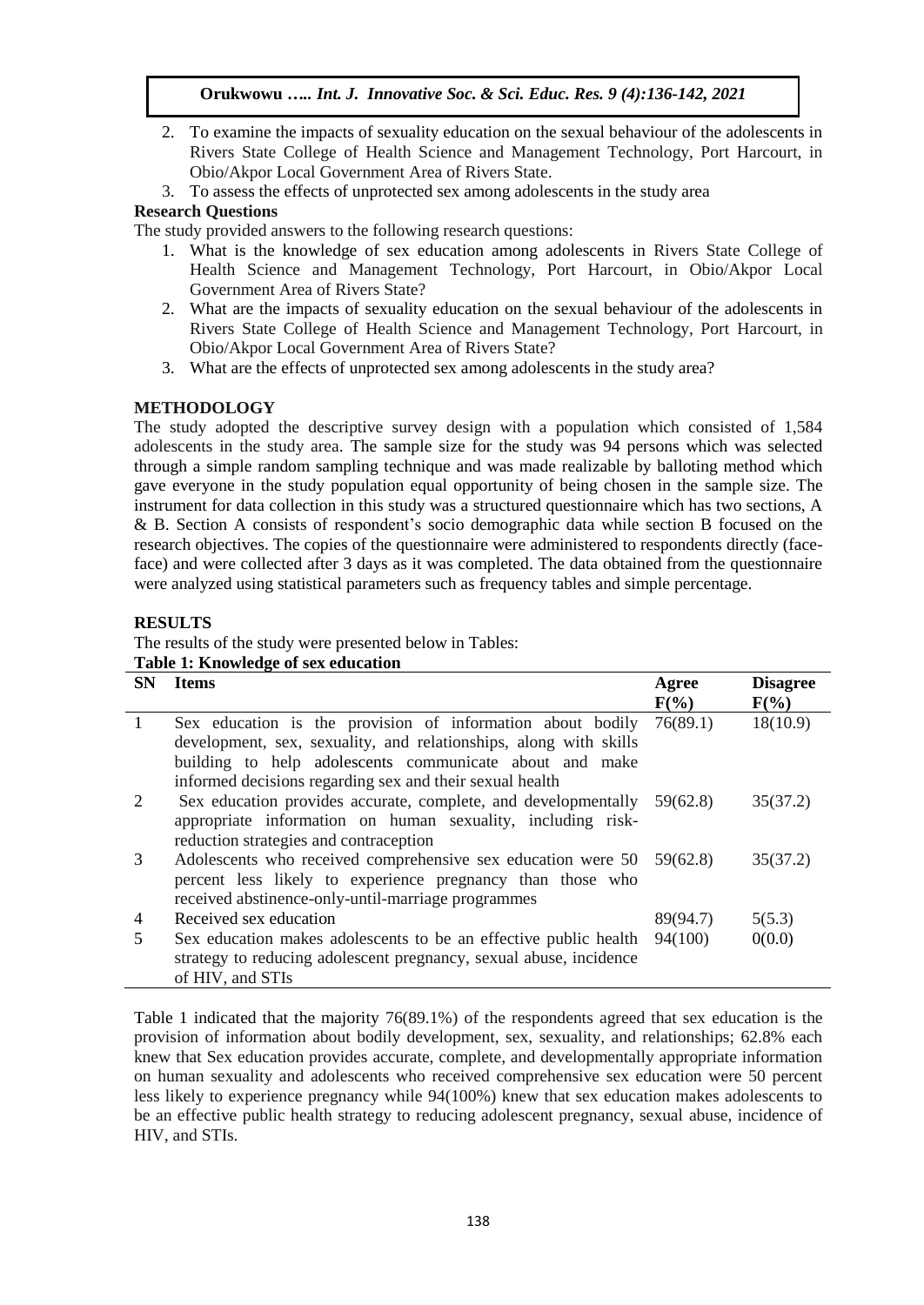**Orukwowu** *….. Int. J. Innovative Soc. & Sci. Educ. Res. 9 (4):136-142, 2021*

| Table 2. I elterved effects of sexuality education on the sexual behaviour of the adolestents |                                                                   |          |                 |  |  |
|-----------------------------------------------------------------------------------------------|-------------------------------------------------------------------|----------|-----------------|--|--|
| <b>SN</b>                                                                                     | <b>Items</b>                                                      | Agree    | <b>Disagree</b> |  |  |
|                                                                                               |                                                                   | $F(\%)$  | $F(\%)$         |  |  |
|                                                                                               | It promotes understanding, value, and feeling of autonomy over    | 67(71.3) | 27(28.7)        |  |  |
|                                                                                               | their bodies                                                      |          |                 |  |  |
|                                                                                               | Make them respect others' right to bodily autonomy                | 61(64.9) | 33(35.1)        |  |  |
|                                                                                               | It protects their academic success                                | 94(100)  |                 |  |  |
| 4                                                                                             | Avoidance of negative health consequences                         | 59(62.8) | 35(37.2)        |  |  |
|                                                                                               | It enhances communication about sexuality and sexual health       | 61(64.9) | 33(35.1)        |  |  |
| 6                                                                                             | It brings about understanding healthy and unhealthy relationships | 78(83.1) | 14(16.9)        |  |  |
|                                                                                               |                                                                   |          |                 |  |  |

**Table 2: Perceived effects of sexuality education on the sexual behaviour of the adolescents**

Table 2 indicated that the perceived effects of sex education on adolescents' sex behaviour include the following: it promotes understanding, value, and feeling of autonomy over their bodies 67(71.3%), it protects their academic success 94(100); it brings about understanding healthy and unhealthy relationships 78(83.1%), and avoidance of negative health consequences 59(62.8%).

| Table 3: Perceived effects of unprotected sex among adolescents |  |  |
|-----------------------------------------------------------------|--|--|
|-----------------------------------------------------------------|--|--|

| <b>SN</b> | <b>Items</b>                                                                                            | Agree<br>$F(\frac{6}{6})$ | <b>Disagree</b><br>$F(\%)$ |
|-----------|---------------------------------------------------------------------------------------------------------|---------------------------|----------------------------|
|           | Increasing incidence of teenage and unintended pregnancy, births 63(67.0)<br>outside of marriage        |                           | 31(33.0)                   |
|           | Higher rates of sexually transmitted infections and diseases (STIs 61(64.9)<br>$&$ STDs), including HIV |                           | 33(35.1)                   |

Table 3 indicated that 63(67.0%) of the respondents agreed that increasing incidence of teenage and unintended pregnancy, births outside of marriage is one of the effects of unprotected sex while 61(64.7%) agreed that higher rates of sexually transmitted infections and diseases (STIs & STDs), including HIV is also another effect of unprotected sex among adolescents.



### **Fig 1: Percentage distribution showing the gender of respondents**

Fig 1 revealed that 45(47.7%) of the respondents were male while 49(52.1%) were female, hence majority of the respondents are female.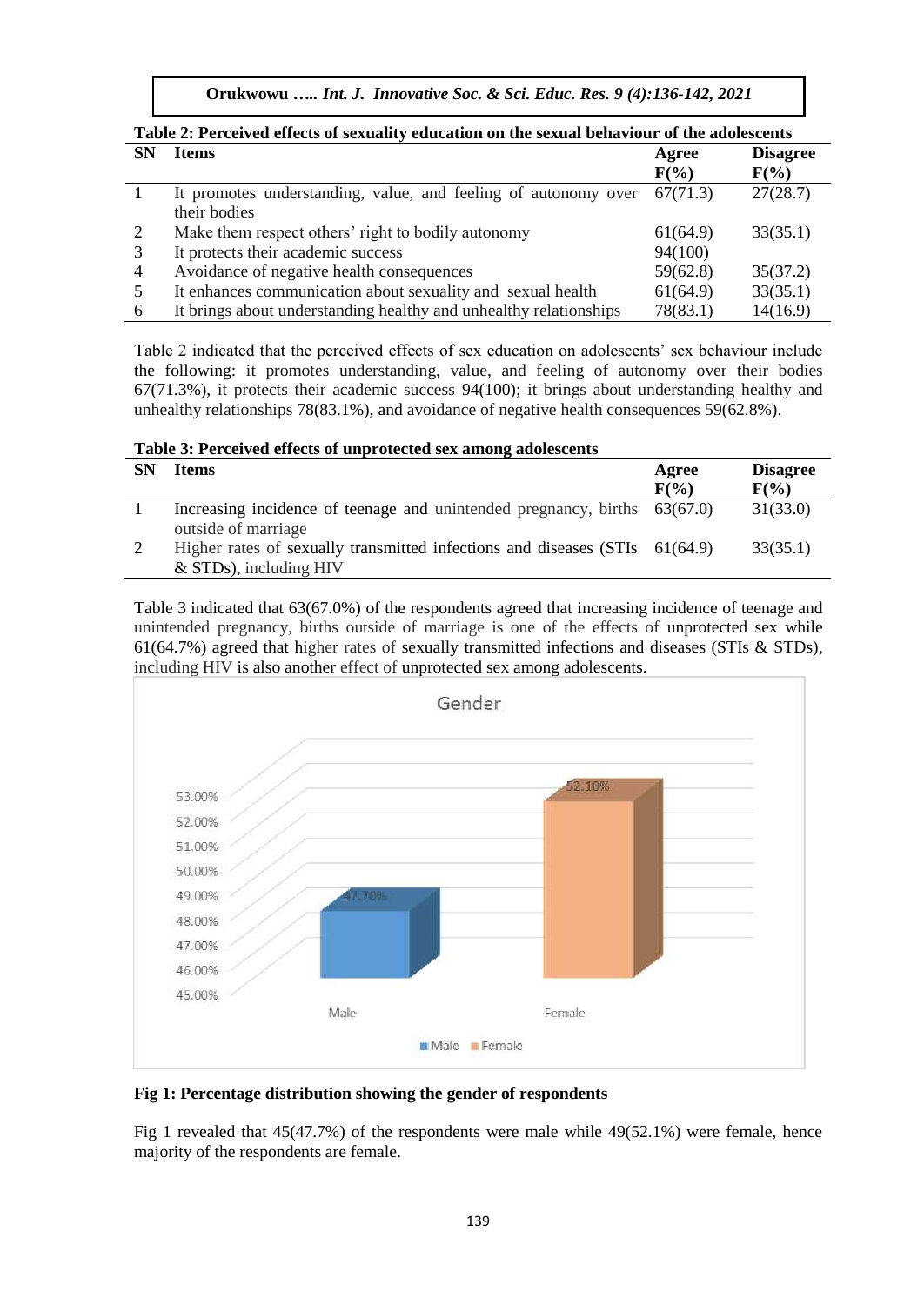

**Orukwowu** *….. Int. J. Innovative Soc. & Sci. Educ. Res. 9 (4):136-142, 2021*

## **Fig 2: Percentage distribution showing the age of respondents**

Table 2 showed that the respondents whose age limit fall between  $10 - 12$ years were 14(14.8%), the one within the age bracket of 13 –15years were 26(26.6%), the group between the ages of 16 - 18years had a frequency of 40(42.6%) which form the majority of the total respondents, while those within the age limit of 19 –above were 15(16.0%).



**Fig 3: Pie chart showing the religious affiliation of the respondents**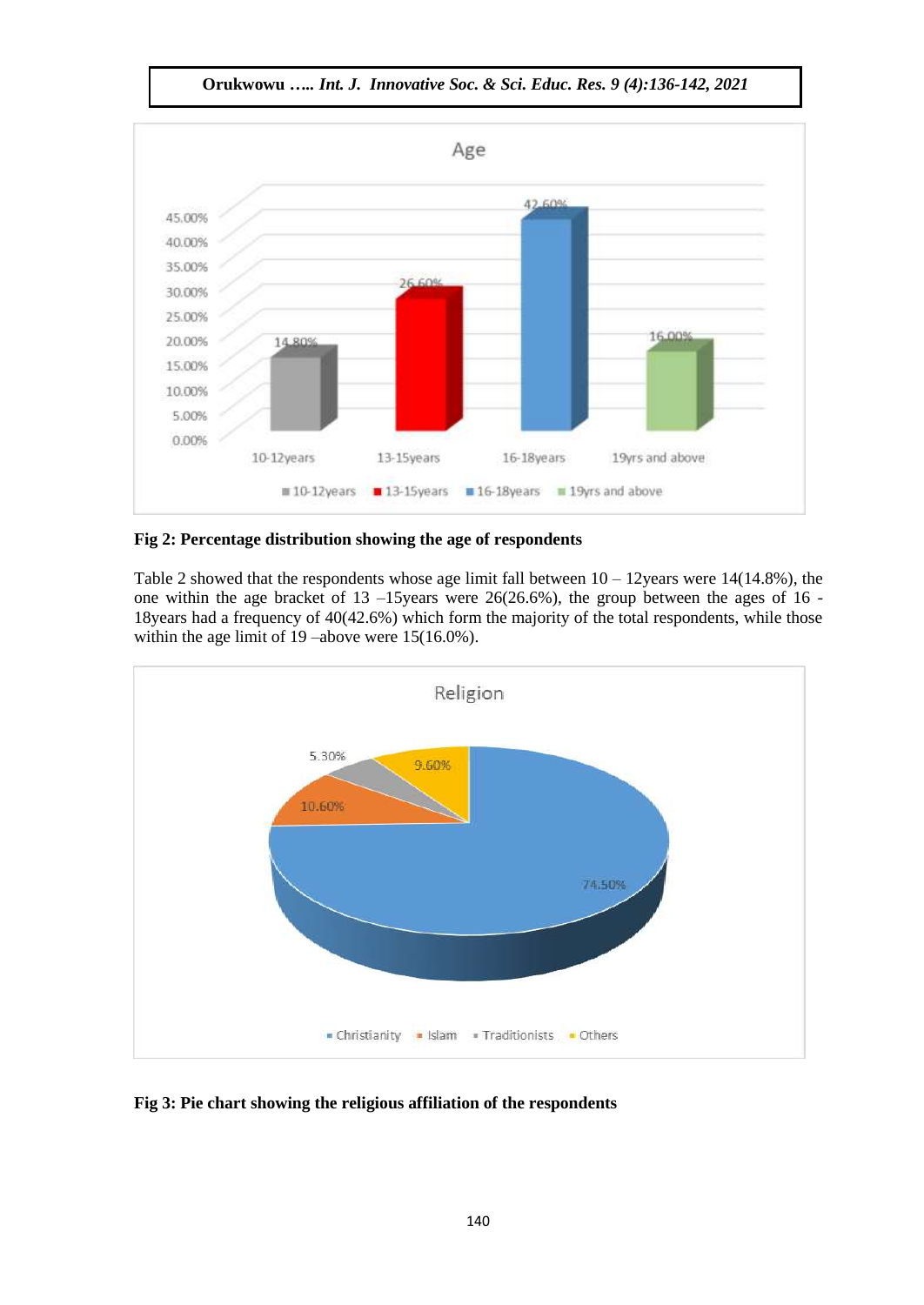Information obtained from fig 3 revealed that  $70(74.5%)$  of the respondents were Christians which makes the majority of the total respondents,  $10(10.6%)$  were Islamic worshippers, while  $5(5.3%)$ were traditionalist and 9(9.6%) worship other religions.

#### **DISCUSSION OF FINDINGS**

This study is aimed at assessing impacts of sex education in reducing unprotected sex among adolescents in Rivers State College of Health Science and Management Technology, Port Harcourt, Rivers State. The finding in table 1 indicated that the knowledge of sex education is high among adolescents in the study area, since 94% of them agreed that sex education makes them to be an effective public health strategy, hence reducing adolescent pregnancy, sexual abuse, incidence of HIV, and STIs. Also 94.7% agreed that they received sex education, and 89% confirmed that sex education provides them with accurate, complete, and developmentally appropriate information on human sexuality, including risk-reduction strategies and contraception. This finding is in line with the report of World Health Organization, WHO, (2018) on "knowledge of sex education among the youths" and the study of Kim (2007), "sex education among adolescents in secondary schools".

The results of his study reported that sex education provides accurate, complete, and developmentally appropriate information on human sexuality, including risk-reduction strategies and contraception which help them take steps to protecting their health, including delaying sex, using condoms or contraception, and being monogamous and also sex education makes adolescents to be an effective public health strategy to reducing adolescent pregnancy, sexual abuse, incidence of HIV, and STIs. Similarly, the finding of the study showed that 100% of the adolescents in the study area agreed that one of the impacts of sex education was that it protects them in their academic success and 83.0% accepted that another impacts of sex education is that it brings about understanding healthy and unhealthy relationships. This finding is supported by the finding of the study conducted by Achema, Emmanuel and Mosses (2015), on impacts of sex education and adolescent academic success. The result of the study revealed that sex education Protects adolescents in their academic success. Student sexual health can affect academic success. This finding is also in consonance with the report of National Institutes of Health, NIH, (2018), Sex education, understanding and identifying healthy and unhealthy relationship patterns among the adolescents.

Furthermore, another finding of this study in table 3 revealed that 67.0% of adolescent in the study area agreed that one of the effects of unprotected sex among adolescents is increasing incidence of teenage and unintended pregnancy, births outside of marriage and 64.7% of them confirmed that unprotected sex among adolescents can cause higher rates of sexually transmitted infections and diseases (STIs & STDs), including HIV. This finding is corroborated with the report of International Technical Guidance on Sexuality Education, (2010), which highlighted unprotected sexual intercourse, [unintended pregnancy,](https://www.sciencedirect.com/topics/medicine-and-dentistry/unintended-pregnancy) and STIs as some of the effects of unprotected sexual intercourse among adolescents in the United States.

#### **CONCLUSION**

Adolescents have the right to live healthy lives. As they develop, we want them to take more and more control of their lives so that as they get older, they can make important life decisions on their own. The balance between responsibility and rights is critical because it sets behavioral expectations and builds trust while providing them with the knowledge, ability, and comfort to manage their sexual health throughout life in a thoughtful, empowered and responsible way. But responsibility is a two-way street. Society needs to provide adolescents with honest, age-appropriate information they need to live healthy lives, build healthy relationships, and take personal responsibility for their health and well-being. Advocates must also work to dismantle barriers to sexual health, including poverty and lack of access to health care.

## **RECOMMENDATIONS**

Based on the findings of this study the following recommendations are made:

1. The Government and Non-Governmental Organizations (NGO's) should embark on sensitization /awareness campaign on the necessity of sexuality education among adolescents.